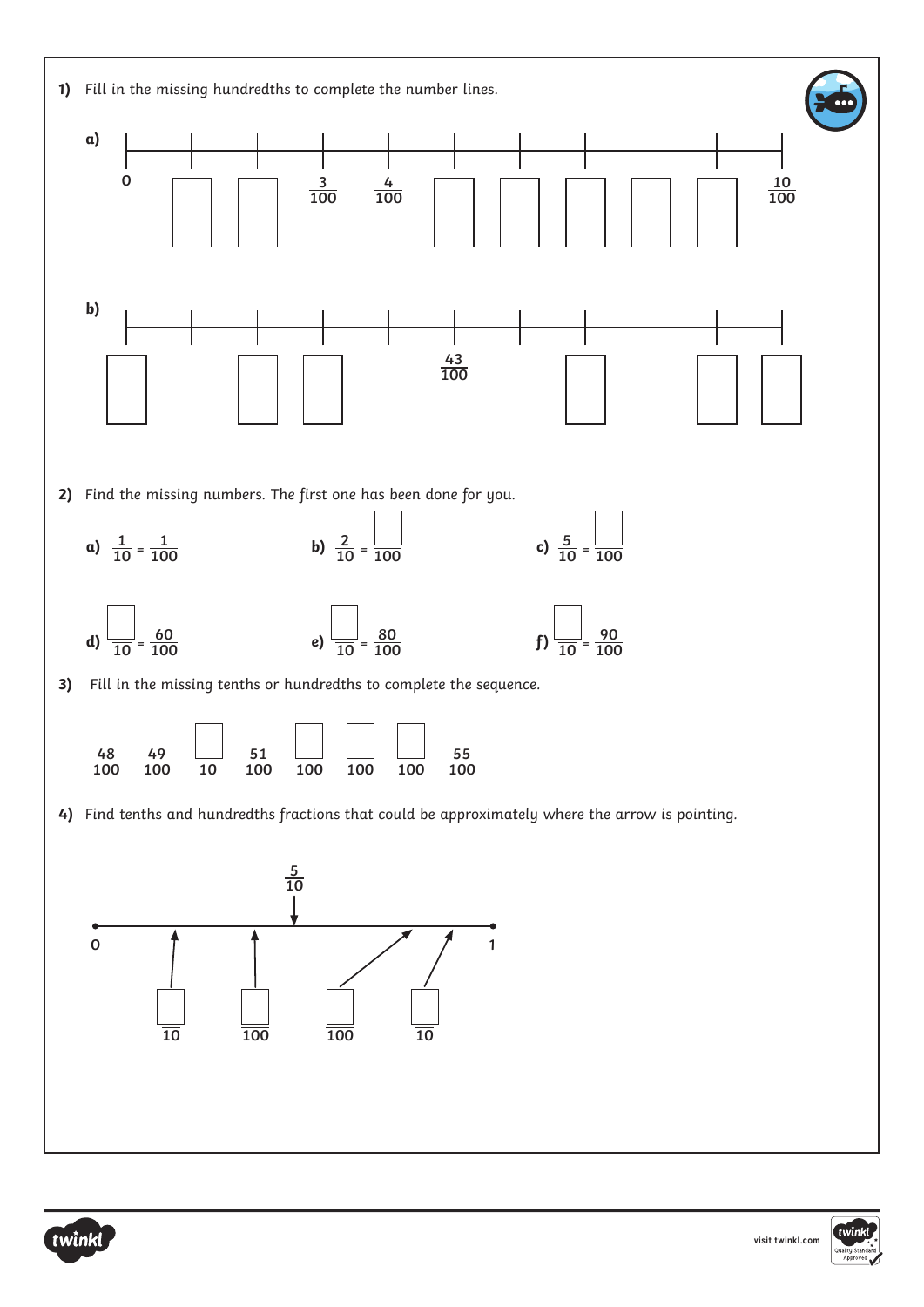| 1) | Mohamed<br>Is Mohamed right or wrong?<br>$\frac{5}{100}$ is greater than $\frac{5}{10}$ . I know this<br>Explain what you know about<br>because 100 is greater than 10.<br>the denominator in your answer. |                              |  |  |                                                                                        |  |  |  |  |
|----|------------------------------------------------------------------------------------------------------------------------------------------------------------------------------------------------------------|------------------------------|--|--|----------------------------------------------------------------------------------------|--|--|--|--|
|    |                                                                                                                                                                                                            |                              |  |  |                                                                                        |  |  |  |  |
|    | 2) Is this always, never or sometimes true?<br>Give examples in your explanation.                                                                                                                          |                              |  |  | A number that contains hundredths<br>is smaller than a number that<br>contains tenths. |  |  |  |  |
|    |                                                                                                                                                                                                            |                              |  |  |                                                                                        |  |  |  |  |
|    |                                                                                                                                                                                                            |                              |  |  |                                                                                        |  |  |  |  |
|    | 3) Cara has been writing equivalents between tenths and hundredths. Tick or cross each statement. If there is a<br>mistake, write the correct answer.                                                      |                              |  |  |                                                                                        |  |  |  |  |
|    | Equivalents                                                                                                                                                                                                | $\checkmark$ or $\checkmark$ |  |  | Correction                                                                             |  |  |  |  |
|    | $\frac{30}{100} = \frac{3}{10}$                                                                                                                                                                            |                              |  |  |                                                                                        |  |  |  |  |
|    | $\frac{55}{100}$ = $\frac{5}{10}$ and $\frac{5}{100}$                                                                                                                                                      |                              |  |  |                                                                                        |  |  |  |  |
|    | $\frac{49}{10}$ = $\frac{4}{10}$ and $\frac{9}{10}$                                                                                                                                                        |                              |  |  |                                                                                        |  |  |  |  |
|    | $\frac{89}{100}$ = $\frac{8}{100}$ and $\frac{9}{10}$                                                                                                                                                      |                              |  |  |                                                                                        |  |  |  |  |